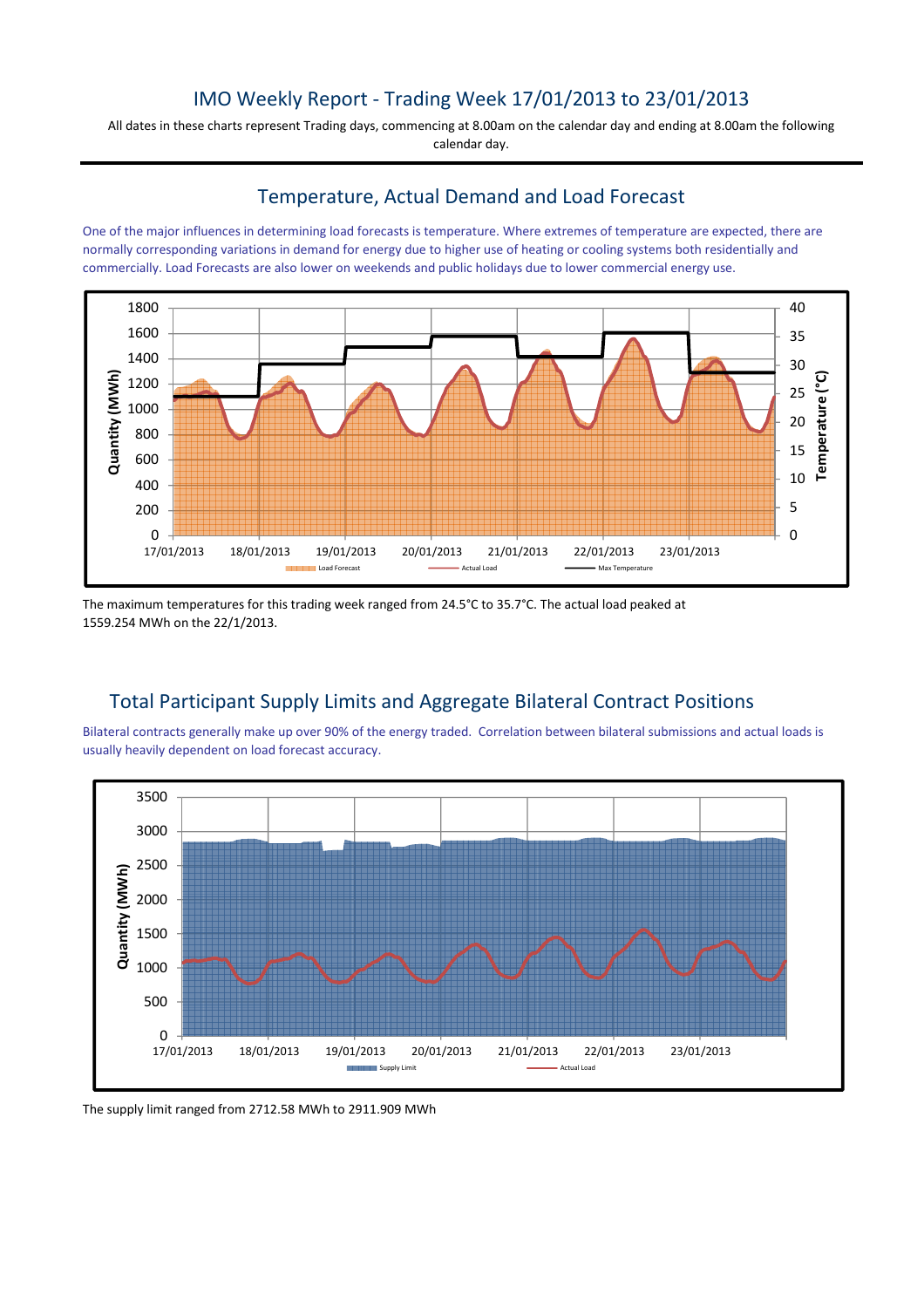### Net Balancing Market Trades

Bilateral contracts and STEM trading are generally based on the forecast energy requirements of Participants. When the forecast requirements are higher or lower than the actual requirements for a day, this Market energy must be bought and sold in the balancing mechanism. This graph shows the estimated net balancing trades.



The majority of the balancing activity this week occurred within Balancing Supply. The maximum balancing demand for the week reached 39.494 MWh on the 19/1/2013. The maximum balancing supply for the week reached -379.422 MWh on the 21/1/2012.

## Total Traded Energy

This chart represents a comparison between the total net energy that is traded in Bilateral Contracts, the STEM and the balancing mechanism. Balancing Supply represents cases in which the total contract position is greater than the demand and customers must supply energy back to balancing. Balancing Demand represents cases in which the total contract position is less than the demand and customers must purchase energy from balancing.



Total balancing supply equalled -27341.42 MWh whereas total balancing demand equalled 440.46 MWh. The Total STEM Traded quantity was 26122.979 MWh, with the STEM Clearing Quantity ranging between 9.898 MWh and 220.484 MWh.